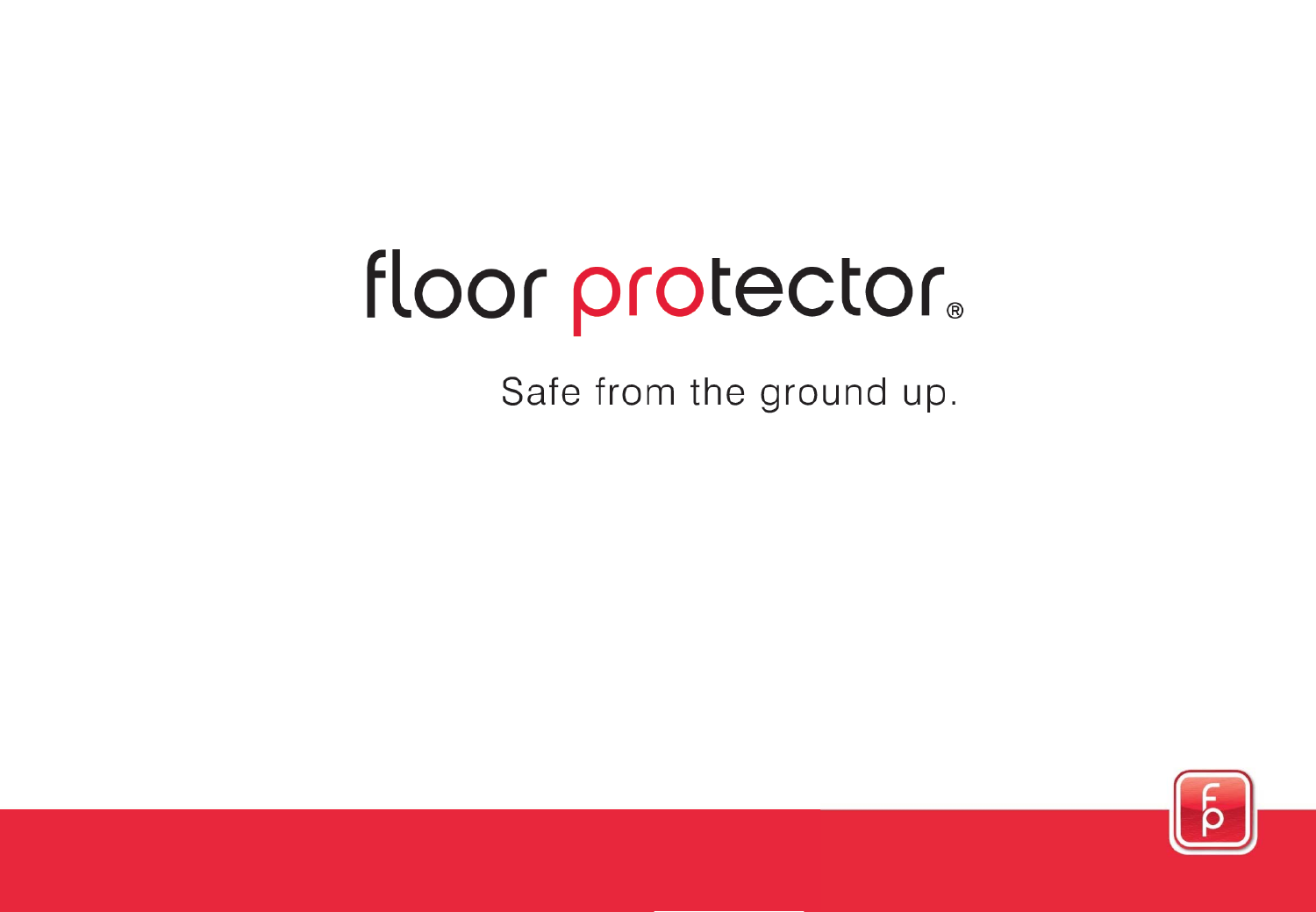

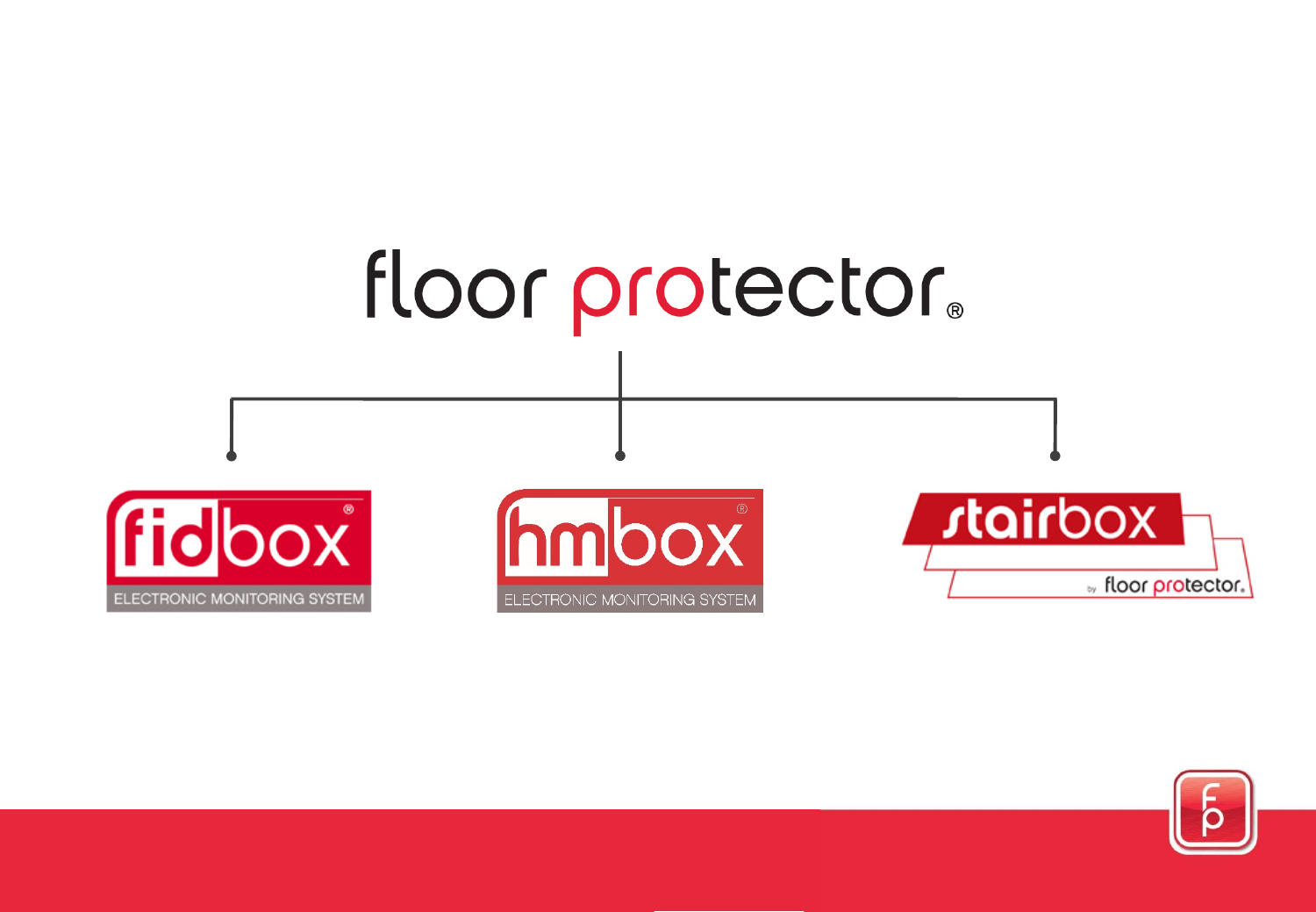

hmbox

Moisture Measurement 4.0 – digital, no destruction, handy & clean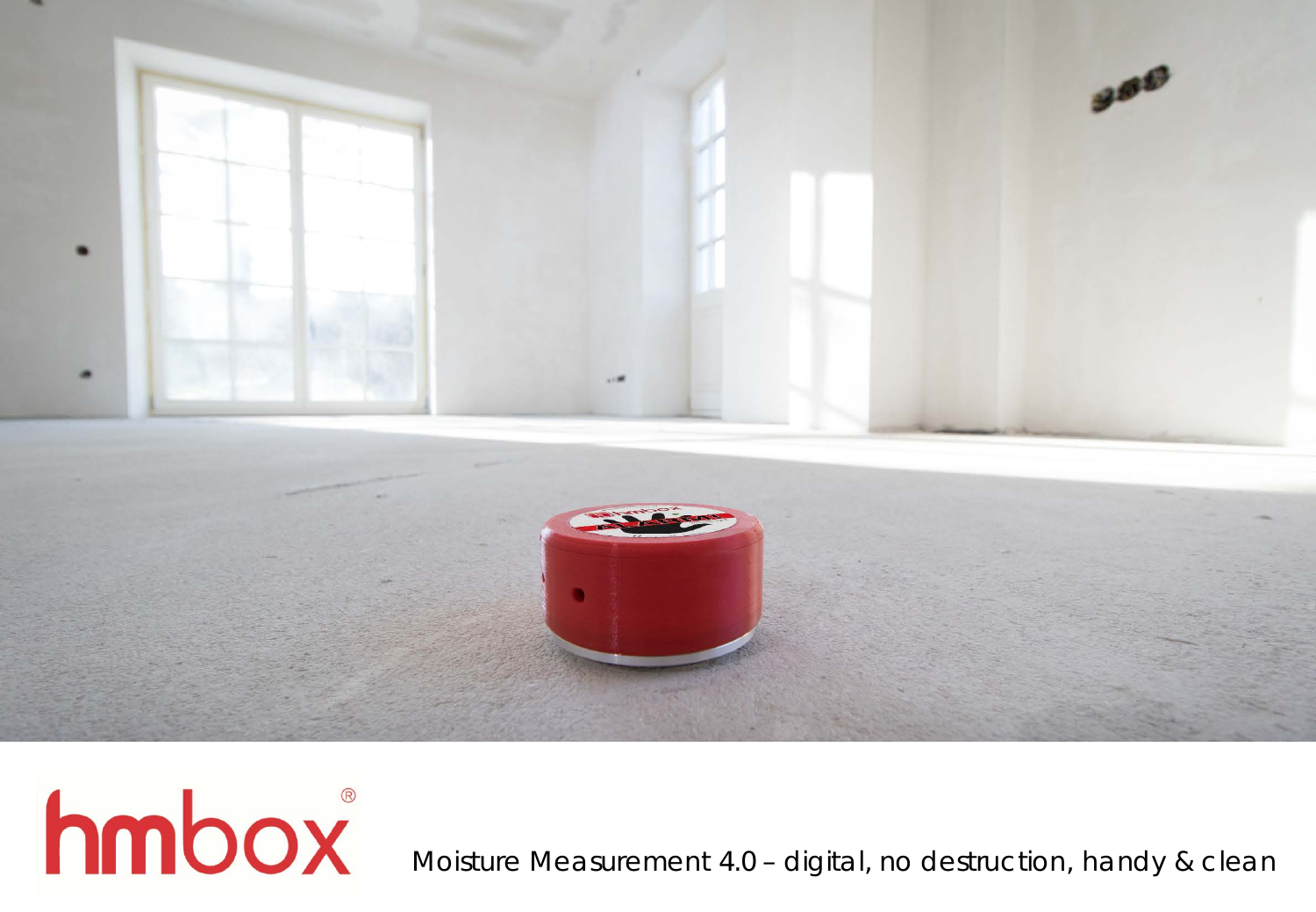

## The Product

The *hmbox* **is a digital measuring instrument** with which it is possible to determine the humidity of different building materials.



- o Cost savings / unique fixing
- o user-friendly & NO destruction
- o Measuring of material- & indoor-climate
- o GSM data transfer
- o mobile data availability
- o Monitoring a time period
- o Determination of the right time for laying
- o Web browser & Smartphone / APP

## floor protector.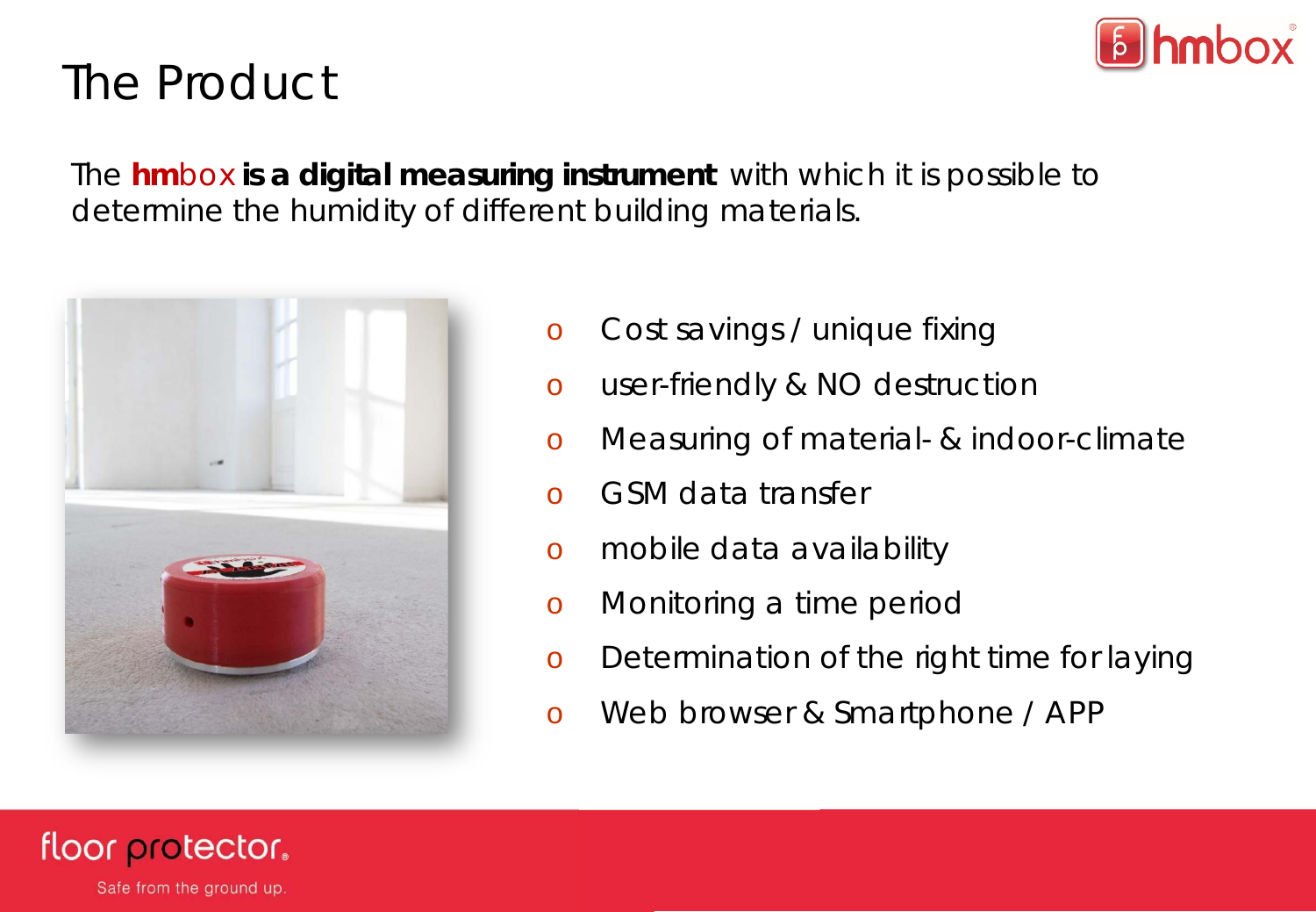

# The Elements

The *hmbox* is easy to handle and determines the humidity of different building materials, such as screeds, without damaging the subfloor.



- o plastic housing
- o optical function display
- o exchangeable SIM card
- o integrated alarm & motion sensor
- o Ventilation holes with dust filter
- o steel ring with sealing ring



## floor protector.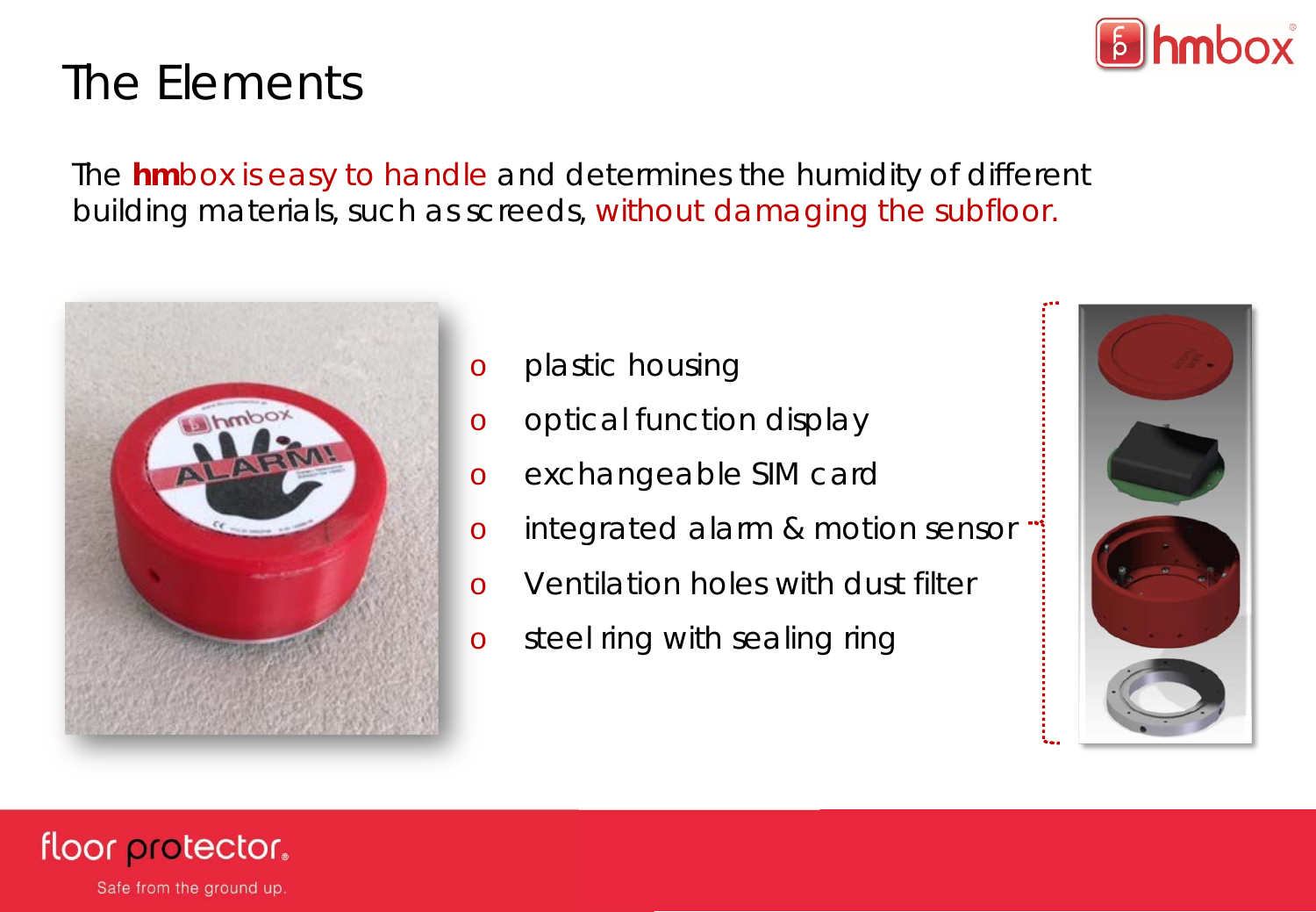

# The Application

High cost savings by unique fixing, GSM data transfer and web-based technology of the *hmbox*.



- o Digital measurement of 4 components: . Material climate: rel. humidity & temperature . Indoor climate: rel. humidity & temperature
- o Determination of the right time for laying
- o Storage of measurement data
- o Transmission of tracking data via GSM
- o Automatic documentation and logging
- o integrated alarm & motion sensor
- o Cost savings / unique fixing

## floor protector.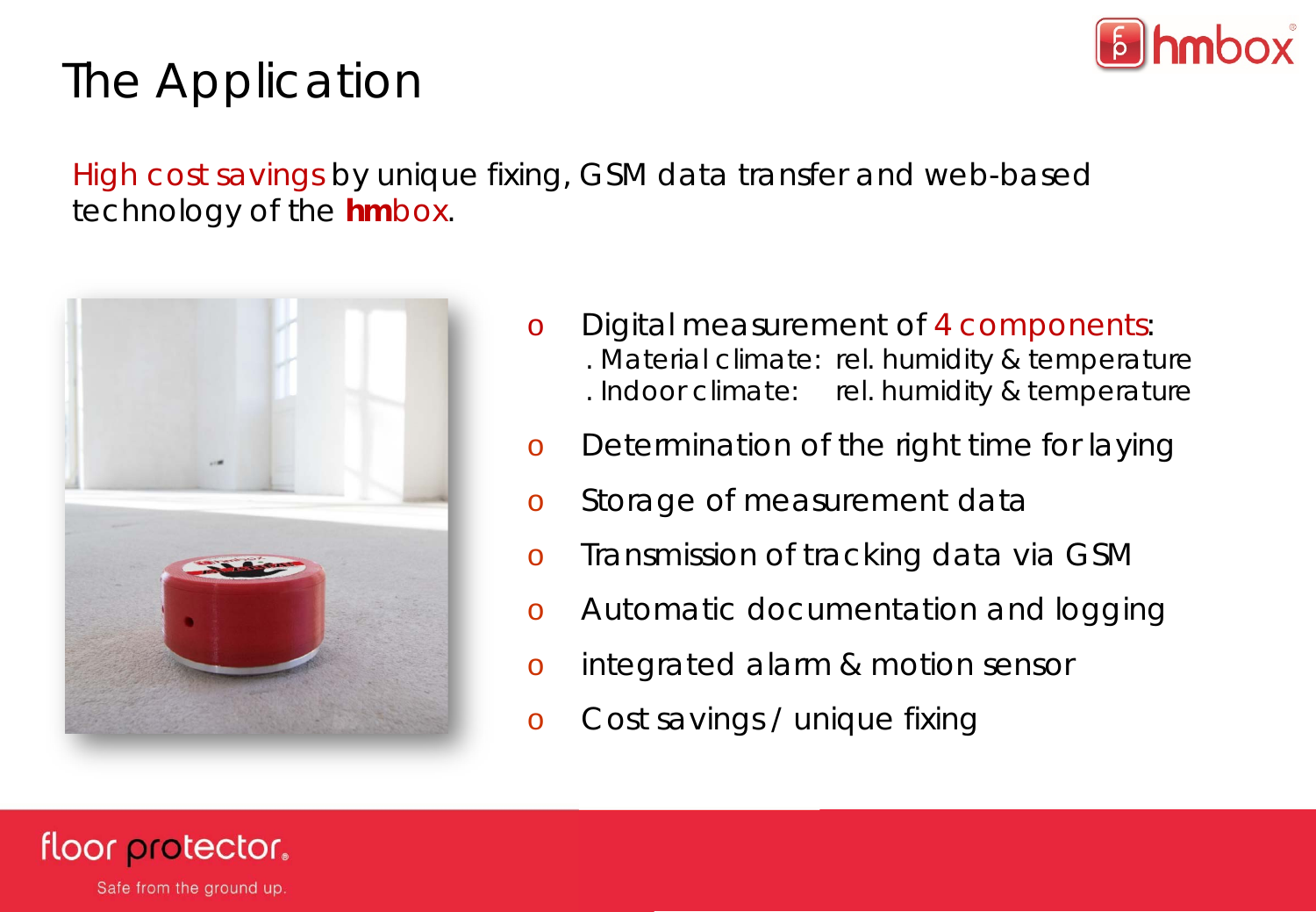## The Function





- o The aluminum ring is fixed with *fix glue* to the floor.
- o In the cavity of the alu-ring the sensors are measuring the corresponding relative humidity and the temperature of the material.
- o Sensors in the housing are measuring the temperature and relative humidity of the room.
- o Regardless of the composition of the subsoil the *hmbox* determinates the right time for the installation of floor covering.

## floor protector.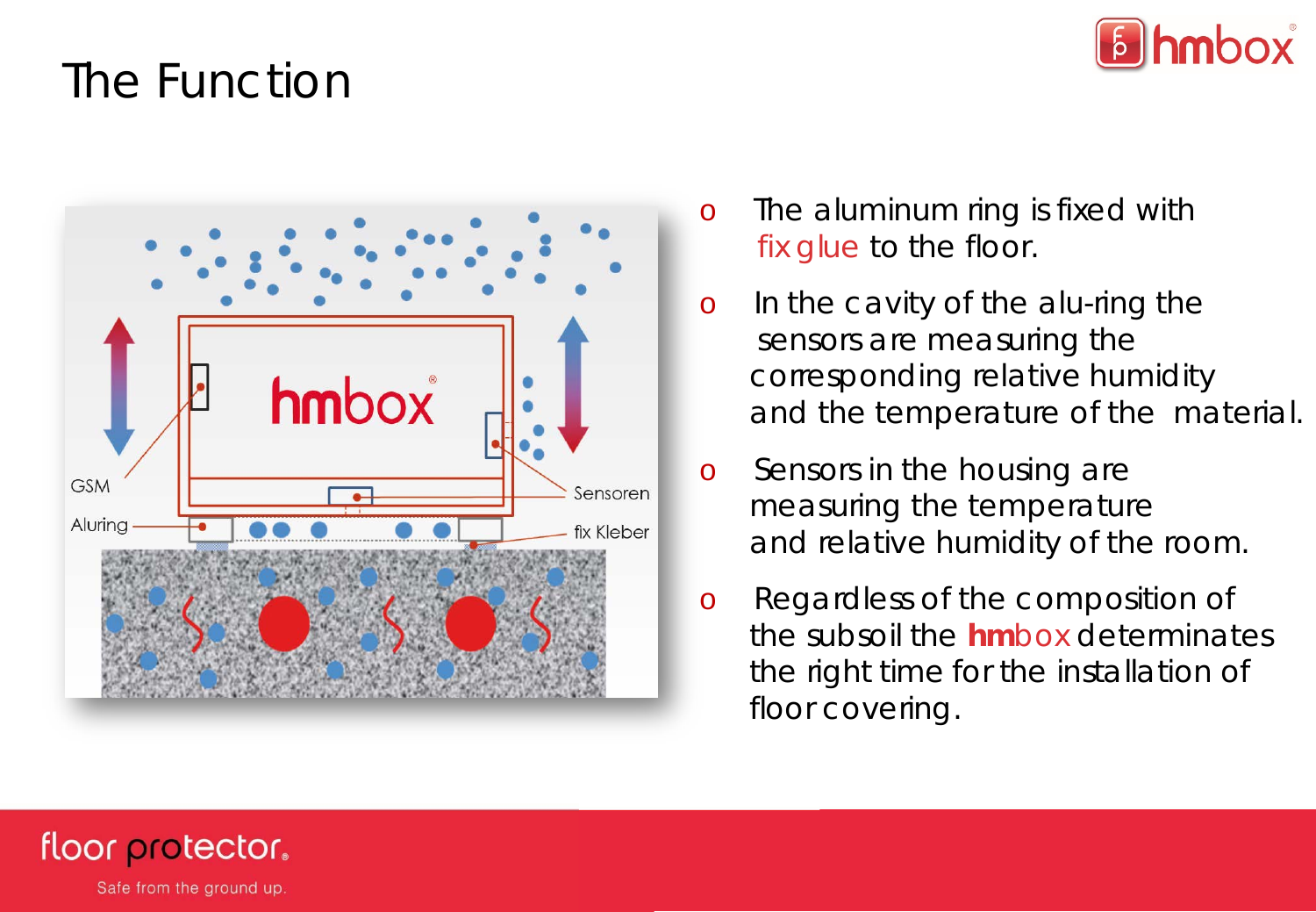

# The Measurement

With a hygrometric measurement it is possible to determine the relative humidity. It determines in the state of equilibrium the water content of a building material which is enveloped by the air - the material climate.

On storage of a building material in air with relative humidity, so the building materials takes a certain amount of water sorption into its interior.

With increasing relative humidity the water content of the building material increases. In equilibrium, this results in the so-called sorption isotherm.

Thus, this function describes the water content of the building material as a function of the relative humidity of the surrounding air.

Thus, in the equilibrium state is a clear link between the external relative humidity and the resulting sorption water content and vice versa.

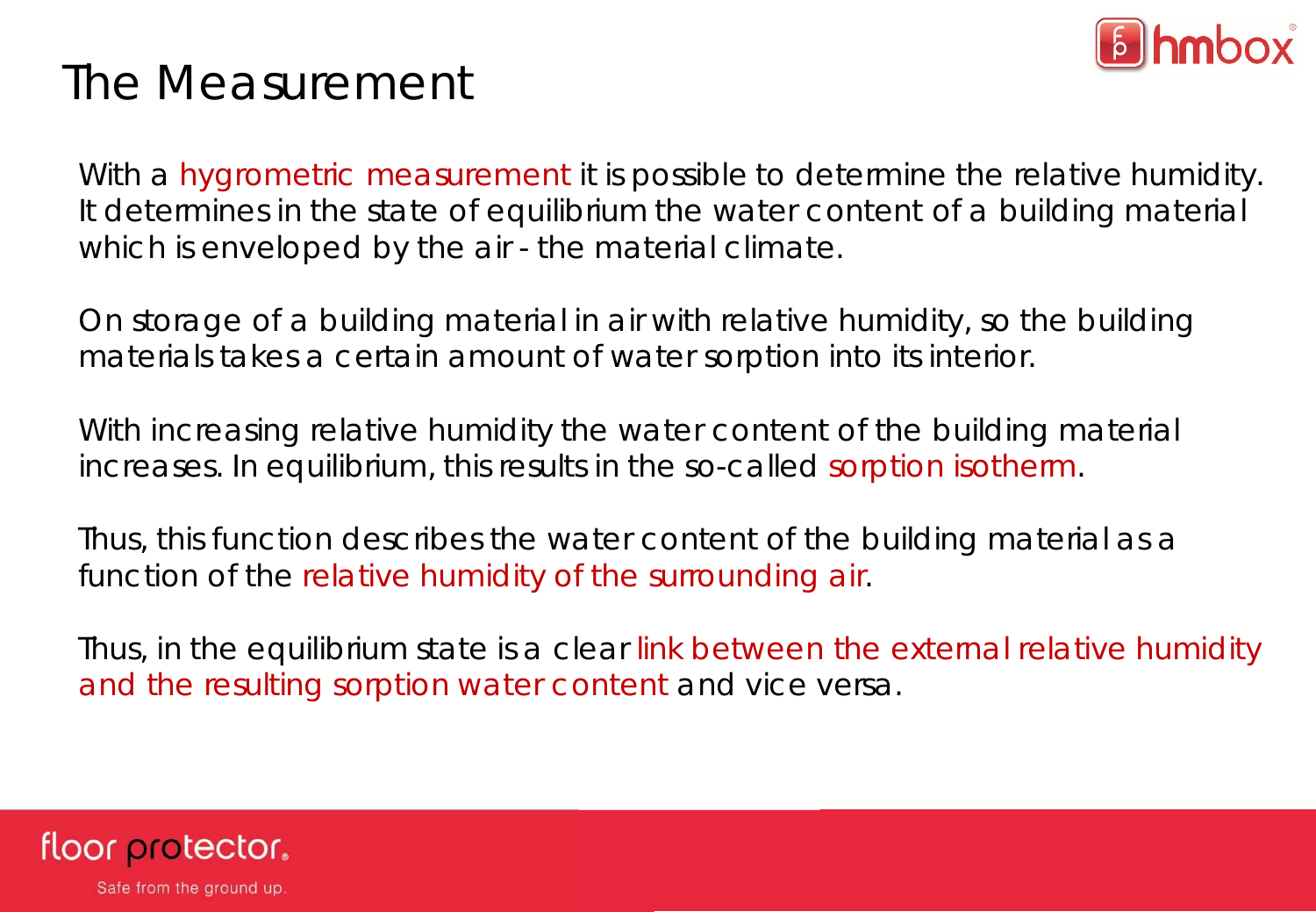

# The Monitoring

With the *hmbox* numerous data are collected and transmitted via GSM to a central server and stored there.



### floor protector.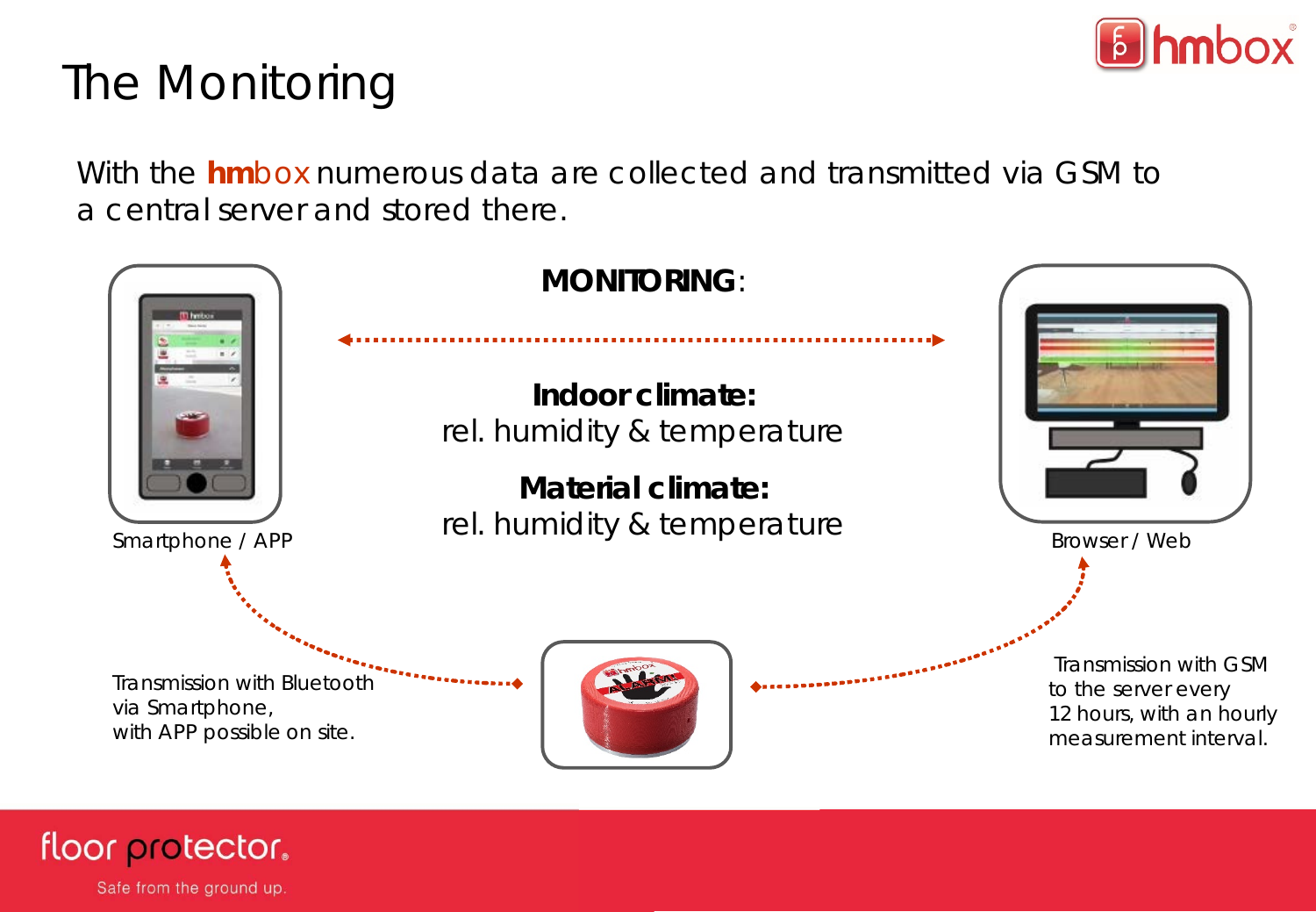

## The Result



## floor protector.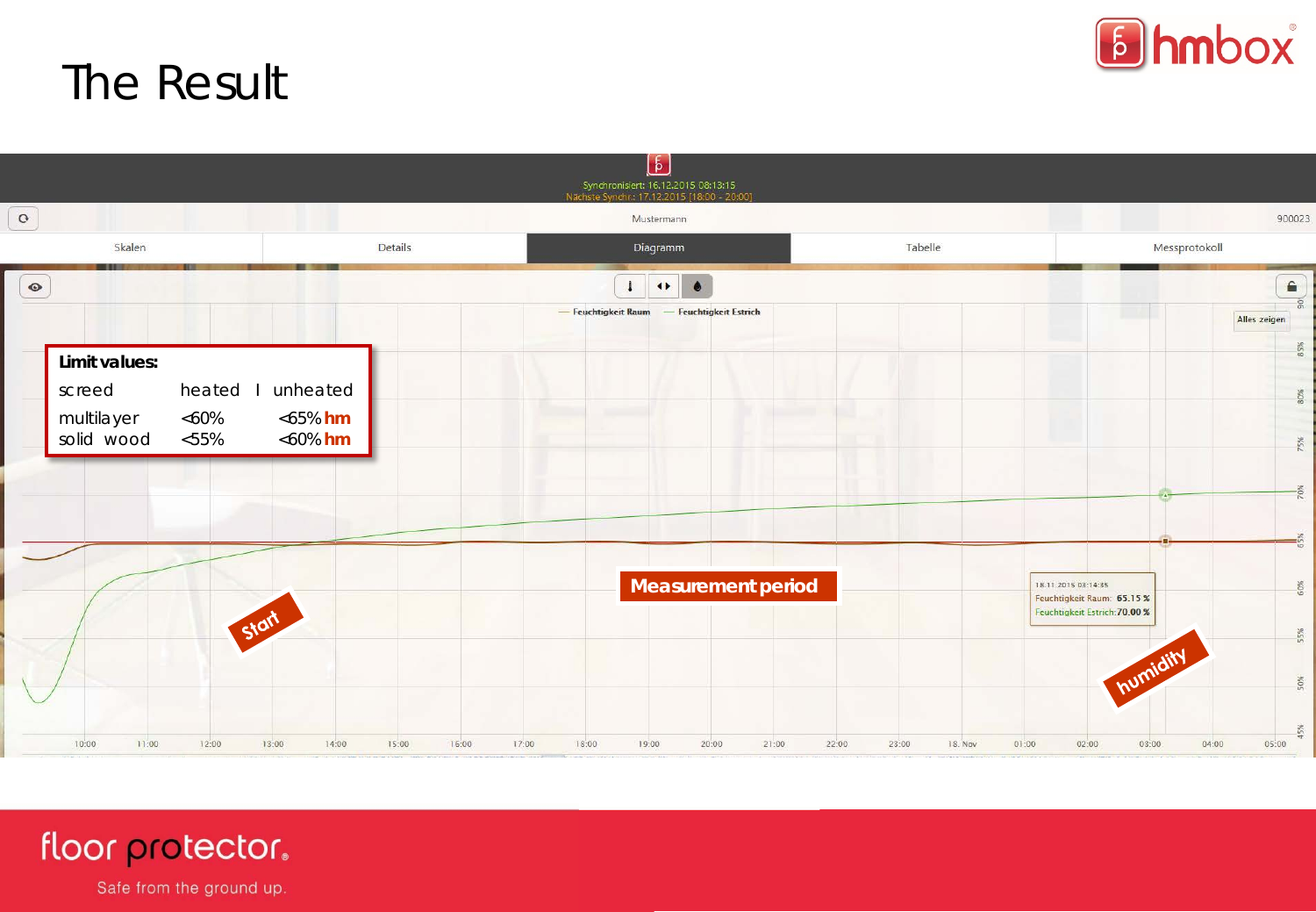# The Measurement Protocol



|                                                             | Mustermann                                                                             |                        |                        | 900023              |
|-------------------------------------------------------------|----------------------------------------------------------------------------------------|------------------------|------------------------|---------------------|
| Skalen<br>Details                                           | Diagramm                                                                               | Tabelle                | Messpratokoll          |                     |
| Messprotokoll erstellen<br>Ø<br>Messprotokoll               | () Diagramme<br>$\left(\begin{smallmatrix} 1 \\ 1 \end{smallmatrix}\right)$<br>Tabelle |                        | Zurücksetzen           |                     |
| Ersteller Into                                              | Chyckt Info                                                                            |                        | Grenzwerte             |                     |
| Name/Firma: athedBM                                         | Adresse: Waldgasse 2                                                                   | min. Temperatur:       | 16℃                    |                     |
| Adresse: Reingrub 22                                        | PLZ/Ort 2700                                                                           |                        |                        |                     |
| PLZ/Ort: 2851 Krumbach                                      | Raumbezeichung: Mustermann                                                             | ž                      |                        | ٨                   |
| Datum: 16.12.2015                                           | Rzum Info                                                                              |                        |                        |                     |
|                                                             | Zementestrich                                                                          | max. Temperatur:       | 27 ℃                   |                     |
| Firmenlogo auswählen                                        | Kalziumsulfatestrich<br>$\mathbf{r}$                                                   | a.                     |                        | ٨                   |
|                                                             | Sonstiger Estrich:                                                                     |                        |                        |                     |
|                                                             | Belagsbeizeichnung:                                                                    | min. Luftfeuchtigkeit: | 0%                     |                     |
|                                                             | Bodenheizung                                                                           |                        |                        |                     |
| 0 900015                                                    |                                                                                        | $\bullet$ $\circ$      |                        | e                   |
| Scales                                                      | Details                                                                                | Chart                  | Table                  | Report              |
|                                                             |                                                                                        |                        |                        |                     |
| Tabelleneinstellungen<br>Min. Temperatur 17<br>Bodengrenzen | : Max. Temperatur 26                                                                   | : Min. Feuchtigkeit 45 | Max. Feuchtigkeit 60   |                     |
| Min. Temperatur 17.<br>Estrichgrenzen                       | : Max. Temperatur 26                                                                   | : Min. Feuchtigkeit 45 | : Max. Feuchtigkeit 60 | u.                  |
| Messdaten                                                   |                                                                                        |                        |                        |                     |
| Datum/Zeit                                                  | Bodentemperatur                                                                        | Bodenfeuchtigkeit      | Estrichtemperatur      | Estrichfeuchtigkeit |
|                                                             |                                                                                        |                        |                        |                     |
| 27.9.2015 11:33:04<br>27.9.2015 12:33:04                    | 23.01<br>22.99                                                                         | 40.25<br>40.53         | 23,03<br>23.03         | 72.00               |
| 27.9.2015 13:33:04                                          | 22.99                                                                                  | 40.63                  | 23.01                  | 72.98               |
| 27.9.2015 14:33:04<br>27.9.2015 15:33:04                    | 22.99<br>22.99                                                                         | 40.56                  | 23.01<br>23.01         | 73.06<br>sш         |
| 27.9.2015 16:33:04                                          | 22.99                                                                                  | 40.63                  | 23.01                  |                     |
| 27.9.2015 17:33:04                                          | 22.99                                                                                  | 40.26<br>40.26         | 23.01                  | 72 18               |
| 27.9.2015 18:33:04<br>27.9.2015 19:33.04                    | 22.99<br>22.99                                                                         | 4031                   | 23.01<br>23.03         |                     |
| 27.9.2015 20:33:04                                          | 23.01                                                                                  | 40.01                  | 23.03                  | 双座                  |
| 27.9 2015 21:33:04                                          | 23.01                                                                                  | 40.13                  | 23.03                  |                     |
| 27.9.2015 22:33:04<br>27.9.2015 23:33:04                    | 23.01<br>23.01                                                                         | 20.53<br>39.87         | 23.03<br>23.03         | $-200$<br>72.89     |
| 28.9.2015 00:33:04                                          | 23.01                                                                                  | 39.47                  | 23.03                  | 言作                  |
| 28.9.2015 01:33:04                                          | 23.01                                                                                  | 39.61                  | 23.03                  | 72.89               |
| 28.9.2015 02:33:04                                          | 23.01                                                                                  | 39.74                  | 23.03                  | 72.83               |
| 28.9.2015 03:33:04                                          | 23.01                                                                                  | 60.01                  | 23.03                  |                     |
| 28.9.2015 04:33:04<br>28.9.2015 05:33:04                    | 23.03<br>23.01                                                                         | 39.97<br>39.61         | 23.06<br>23.06         | 72.85               |
| 28.9.2015 06:33:04                                          | 23.01                                                                                  | 39.74                  | 23.06                  |                     |
|                                                             | 23.03                                                                                  |                        | 23.06                  |                     |

- o easy creation
- o stored centrally
- o mobile available
- o graphical and tabular presentation
- o Measurement protocol according audit requirement
- o PDF format
- o possible access for several parties

### floor protector.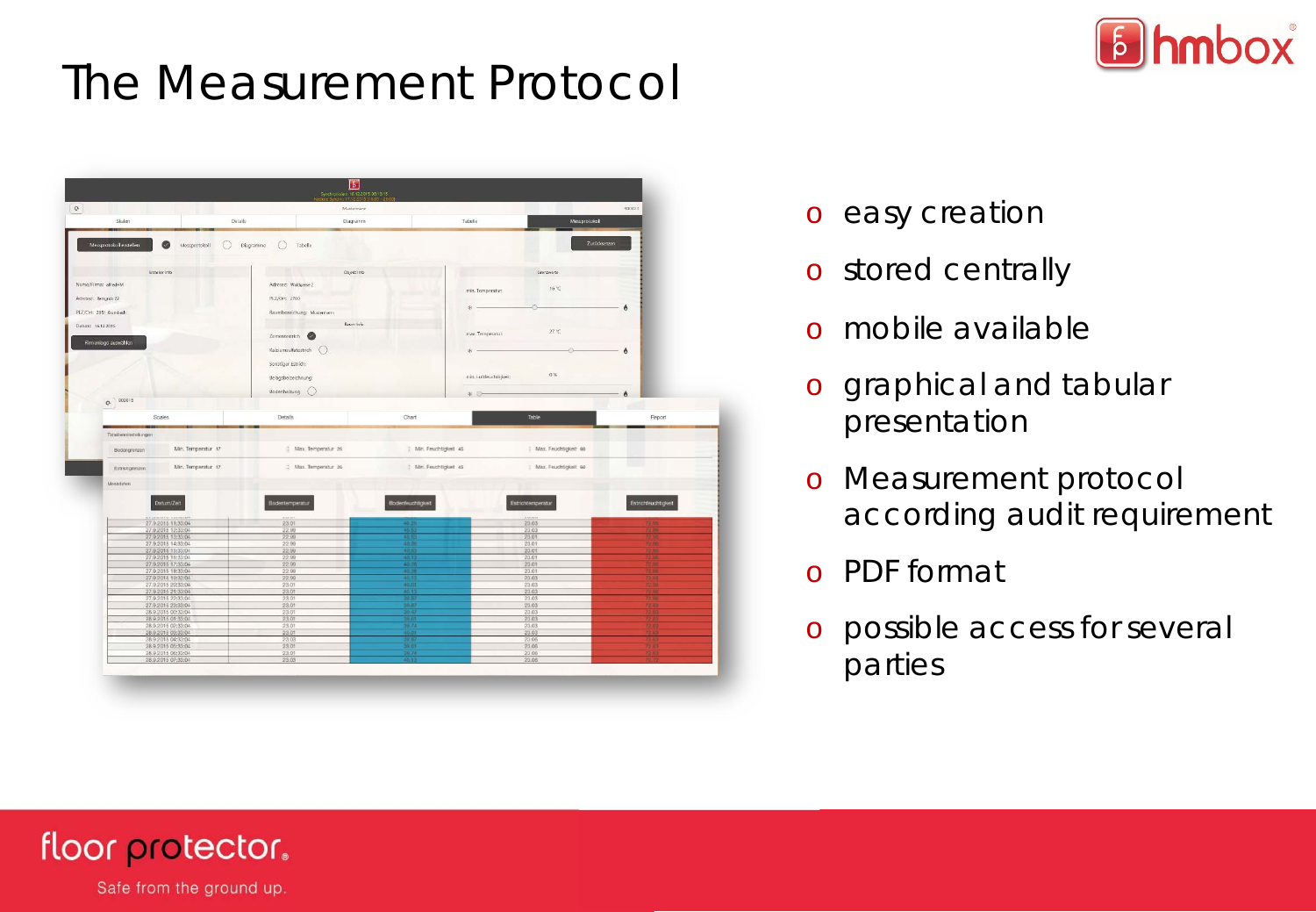## The Advantages

#### **Cost savings:**

unique fixing time-saving measuring Data transfer with GSM mobile availability fast & simply

#### **Data quality:**

- $\checkmark$  independently of place
- $\checkmark$  digital transmission
- $\checkmark$  mobile availability
- $\checkmark$  central storage
- $\checkmark$  Monitoring with APP & WEB





#### **Measuring method:**

- $\checkmark$  without destruction
- $\checkmark$  independently of material
- exact procedure
- $\sqrt{\phantom{a}}$  no snapshot
- $\checkmark$  reproducible

#### **Application:**

- user-friendly
- handy & clean
- $\checkmark$  data diversity & security
- $\checkmark$  different materials
- $\checkmark$  many target groups

floor protector.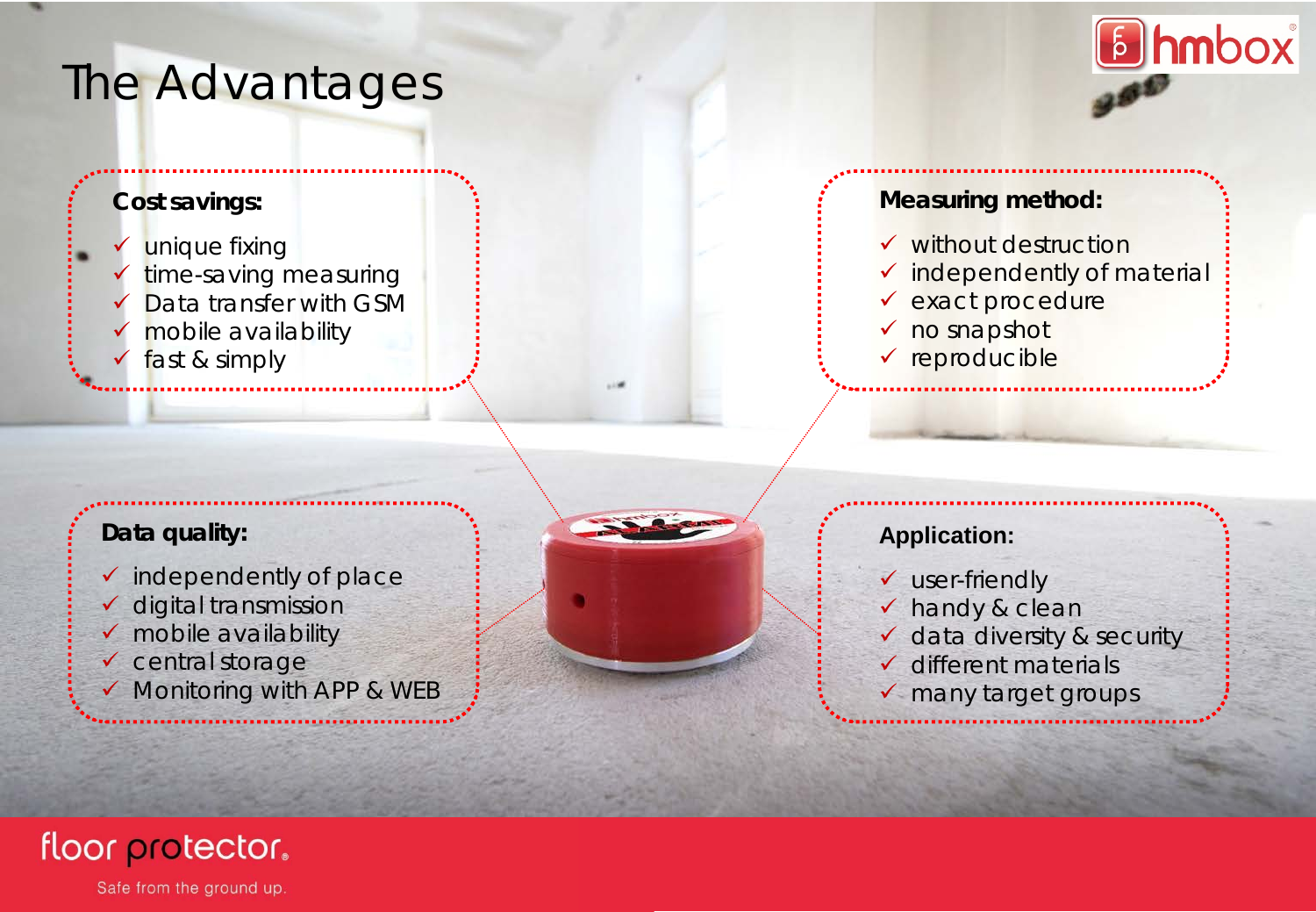

# Cost savings

The simple operation of *hmbox* incurred considerable cost savings.

#### • EXPENSES *CM Measurement*

| 10 building sites per year |                      | $= 10 \times 114$ .            | $1.140 -$   |
|----------------------------|----------------------|--------------------------------|-------------|
|                            |                      |                                | 114,00-     |
|                            | material             |                                | $= 2,00.$   |
|                            | E/km                 | $= 30 \text{km} \times 0.42$ . | $= 13,00.$  |
| 2. Measurement             | Arrival & Departure: | $= 1.5h \times 45.$            | $= 66,50.$  |
| 1. Measurement             |                      | $= 0.5h \times 45.$            | $= 22.50 -$ |

#### • EXPENSES *Measurement with hmbox*

| 10 building sites per year |                       | $= 10 \times 4.50$ . | 45.-       |
|----------------------------|-----------------------|----------------------|------------|
|                            |                       |                      | $4.50 -$   |
|                            | material              |                      | $= 0.5$    |
|                            | €/km                  | $= 0 \times 0.42$ .  | $= 0.5$    |
| 2. Measurement             | Arrival & Departure : | $= 0 h x 45.$        | $= 0$ .    |
| 1. Measurement             |                       | $= 0.1h \times 45.$  | $= 4.50 -$ |

#### **Cost savings within 10 building sites > €1.000.-**



### floor protector.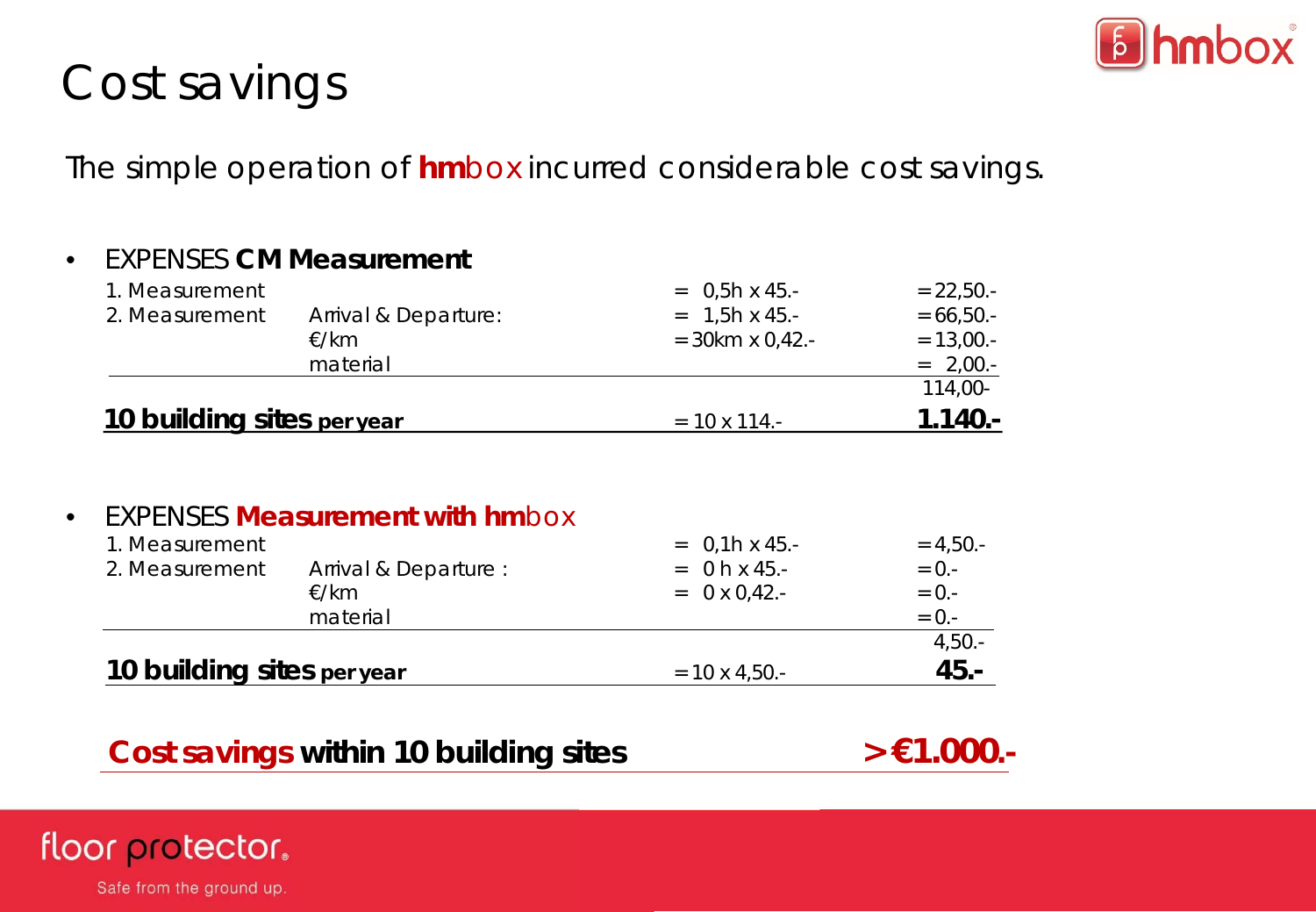

## Example

| <b>Calculation Base:</b>                            | 600.000.- annual turnover,<br>contract value approx. 6.000.-,<br>approx. 100 building sites per year |
|-----------------------------------------------------|------------------------------------------------------------------------------------------------------|
| <b>EXPENSES CM Measurement</b><br>$\bullet$         |                                                                                                      |
| 100 building sites<br>200 measurements              | $= 200 \times 114$ .<br>22.800 .-                                                                    |
| <b>EXPENSES Measurement with hmbox</b><br>$\bullet$ |                                                                                                      |
| 100 building sites<br>100 measurements<br>5 hmboxes | $= 5 \times 599.$<br>$2.995. -$                                                                      |

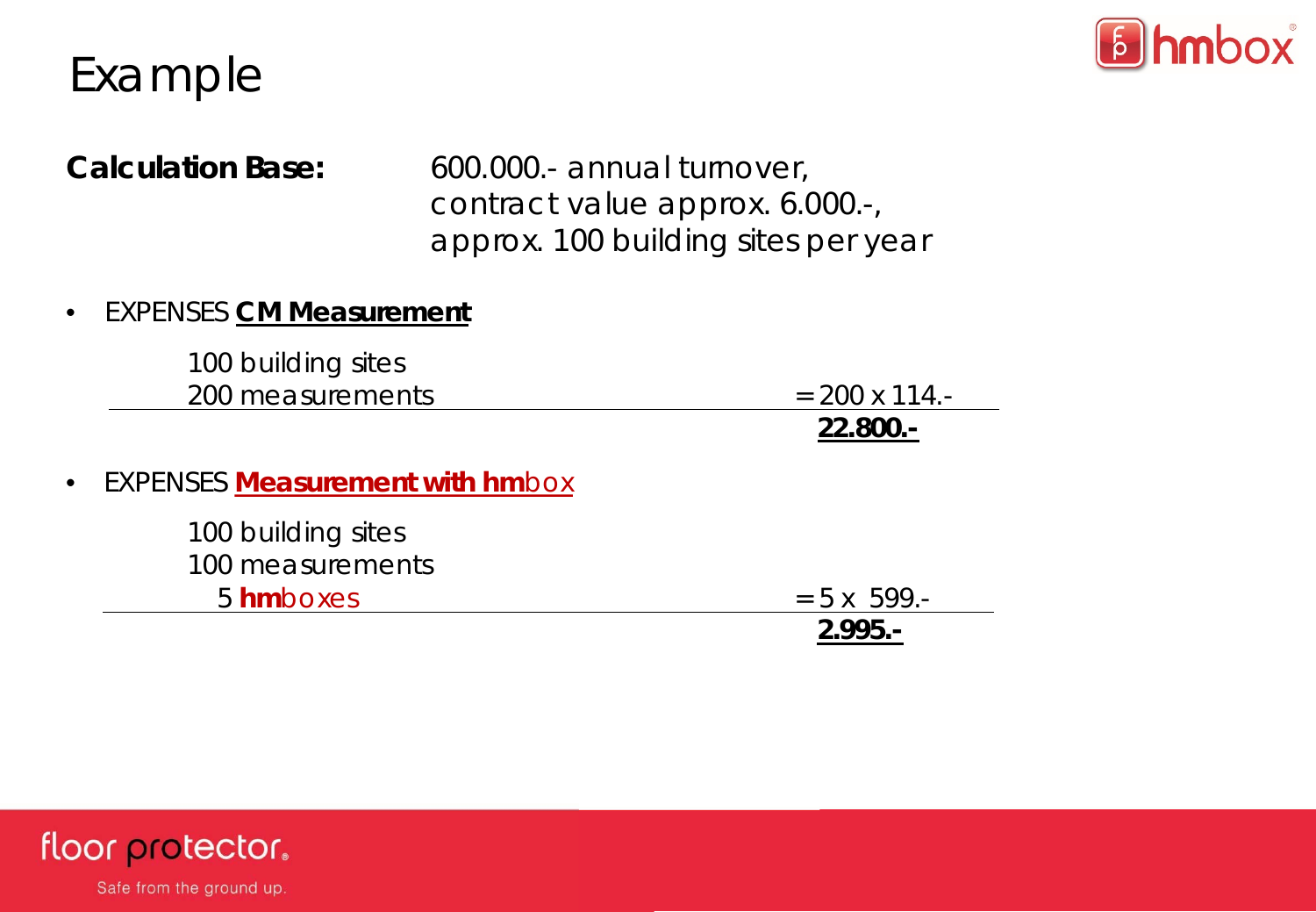

# The common Goal

- $\checkmark$  for the purposes of the customer, an accurate and non-destructive measuring method allows to determine the humidity of different materials.
- $\checkmark$  The data and test results are transmitted digitally and can be read using a web browser or viewed with an APP by different users (owner, architect, construction manager, etc.)
- $\checkmark$  Through the web-based solution the measurement results can be retrieved at any time. Corrective action can be quickly taken to create an optimum climate on the construction site for the installation of floor covering.
- Cost savings through reduced site visits.

Quality and transparency for increased customer satisfaction!